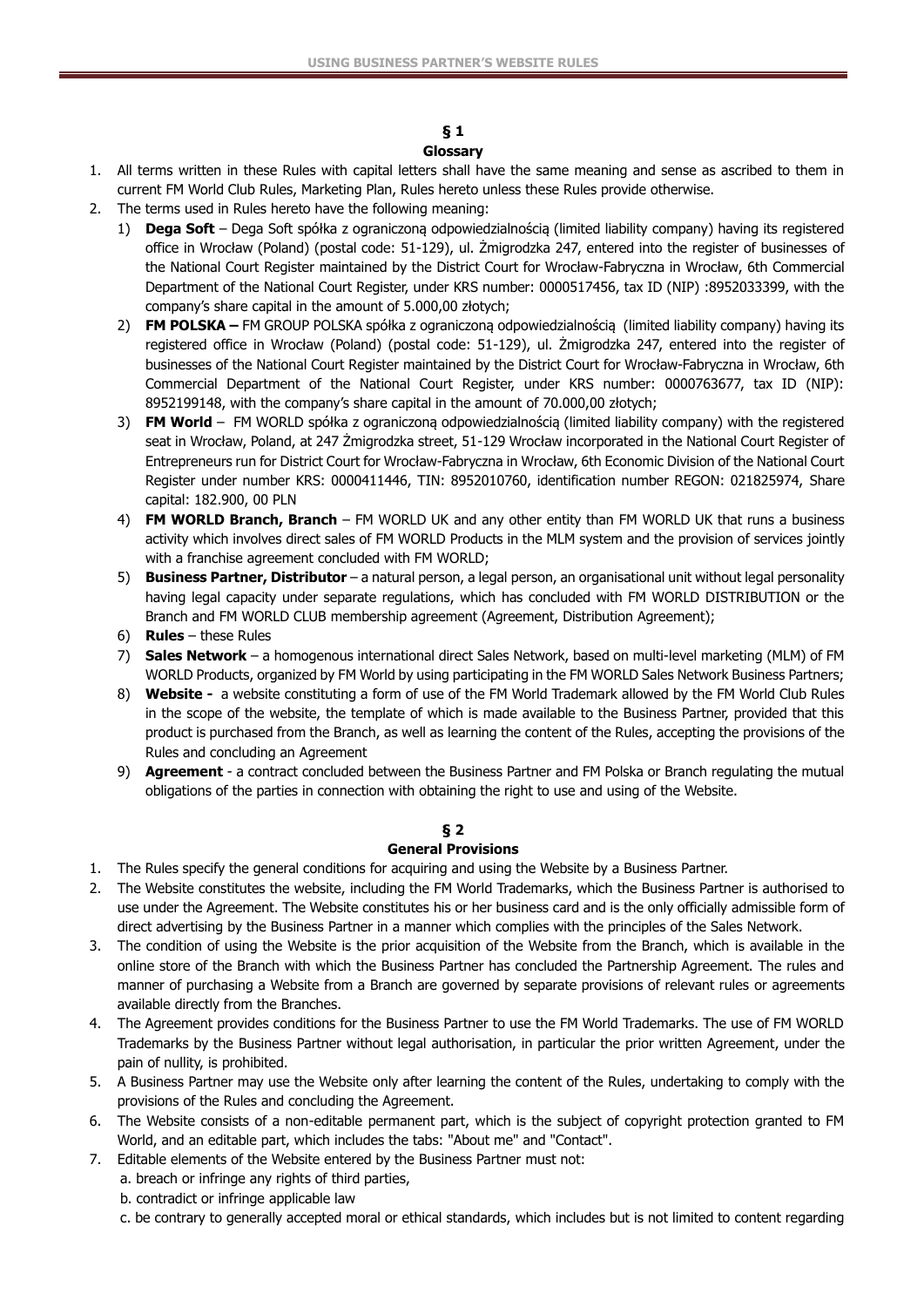pornography, calling for racial, ethnical or religious violence, otherwise offensive, as well as promoting phonographic or computer piracy, disseminating data breaking techniques, viruses etc.

d. constitute materials which may result in acts of unfair competition or any other similar publications in theirs content or activities,

e. include misleading indications regarding the origin of the Website or elements related to the Business Partner's participation in the FM World Club subject to the Agreement and other separate agreements concluded by the Business Partner with the Branch,

f. be contrary to the assumptions of multi-level marketing, direct sales, Marketing Plan, FM Club Code of Ethics, FM Club Rules,

g. include advertisements, as well as links allowing access to other websites or other internet addresses or sources of information, with the exception of placing links to their own profiles on social networks or websites for use of which the Business Partner has a legal title, unless such websites could violate the provisions of the Rules including but not limited to paragraph hereto,

h. include information which are available on the FM WORLD website exclusively after logging in or other, addressed exclusively to Business Partners,

i. concern any information regarding products that occur in the market under a company other than FM WORLD.

- 8. Dega Soft performs supervision over the adequacy of the data processing and administration of the Website, based on a separate agreement existing between Dega Soft and the Branch.
- 9. The Business Partner by concluding Agreement undertakes to use the Website exclusively for the purpose of selling, distributing, advertising or promoting within the scope of FM WORLD Products or FM WORLD Services, and in the case of a Business Partner who has concluded a distribution agreement with FM POLSKA, it will apply as well to Telephony Products or Services, if he or she also concluded a separate agreement with the Operator, as a result of which points are awarded for the purchase of Telephony Products or Services.

#### **§ 3**

#### **Order and use of the Website**

- 1. The Business Partner acquires the Website from the Branch, which is available in the online store of the Branch with which the Business Partner has concluded a Partnership Agreement. The rules and manner of purchasing a Website from a Branch are governed by separate provisions of relevant rules or agreements available directly from the Branches.
- 2. The Branch or Dega Soft will provide the Business Partner with information on generating the Website within 3 business days from the date of purchase to the e-mail address indicated in the Agreement together with the login and password for logging in.
- 3. The Business Partner's login and password will be the standard login used by him or her to log into the online store and partner area on the website of the Branch with which the Business Partner has concluded a Partnership Agreement.
- 4. The Business Partner who concludes the Agreement is obliged to store the password to the Website in such a way which will prevent third parties from getting acquainted with it or gaining access to it.
- 5. The Business Partner may not disclose the password to his or her Website to third parties, unless Agreement explicitly regulates otherwise.
- 6. If an incorrect password is entered three times, the password will be blocked. To unlock the password for a subpage, the Business Partner should use the password unlocking function in the Back-Office FM World system.
- 7. In the event of losing the confidentiality of the password to the Website, the Business Partner shall immediately, but no later than within 24 hours from the moment of receiving the information, change the password to the Website.
- 8. FM World, the Branch or Dega Soft are not liable for:
	- a. use of hyperlinked pages by the Business Partner, including reliability, correctness, topicality, completeness, content and compliance with generally applicable law, as well as with generally accepted ethical and moral standards of data contained on pages accessible through links placed on the Business Partner's Website
	- b. materials published by the Business Partner in the editable part of the Website, including the correctness or reliability of the information contained therein, in particular relating to FM World Products, FM World Services and in the case of the Business Partner who has concluded a distribution agreement with FM POLSKA, it will apply accordingly to Products or Telephony Services, if he or she has concluded a separate agreement with the Operator, as a result of which points are awarded for the purchase of Telephony Products or Services,
	- c. statements, assurances, acts or negligence on the part of the Business Partner,
	- d. interruptions in the operation of personalised services and services arising for technical reasons (maintenance, inspection, replacement of equipment, etc.), as well as for reasons for which FM World, the Branch or Dega Soft are not liable for or are independent from them (force majeure, etc. ) and for the damages which may arise as a result of it,
	- e. any damage to the Business Partner that may result from incorrect writing or reading of data,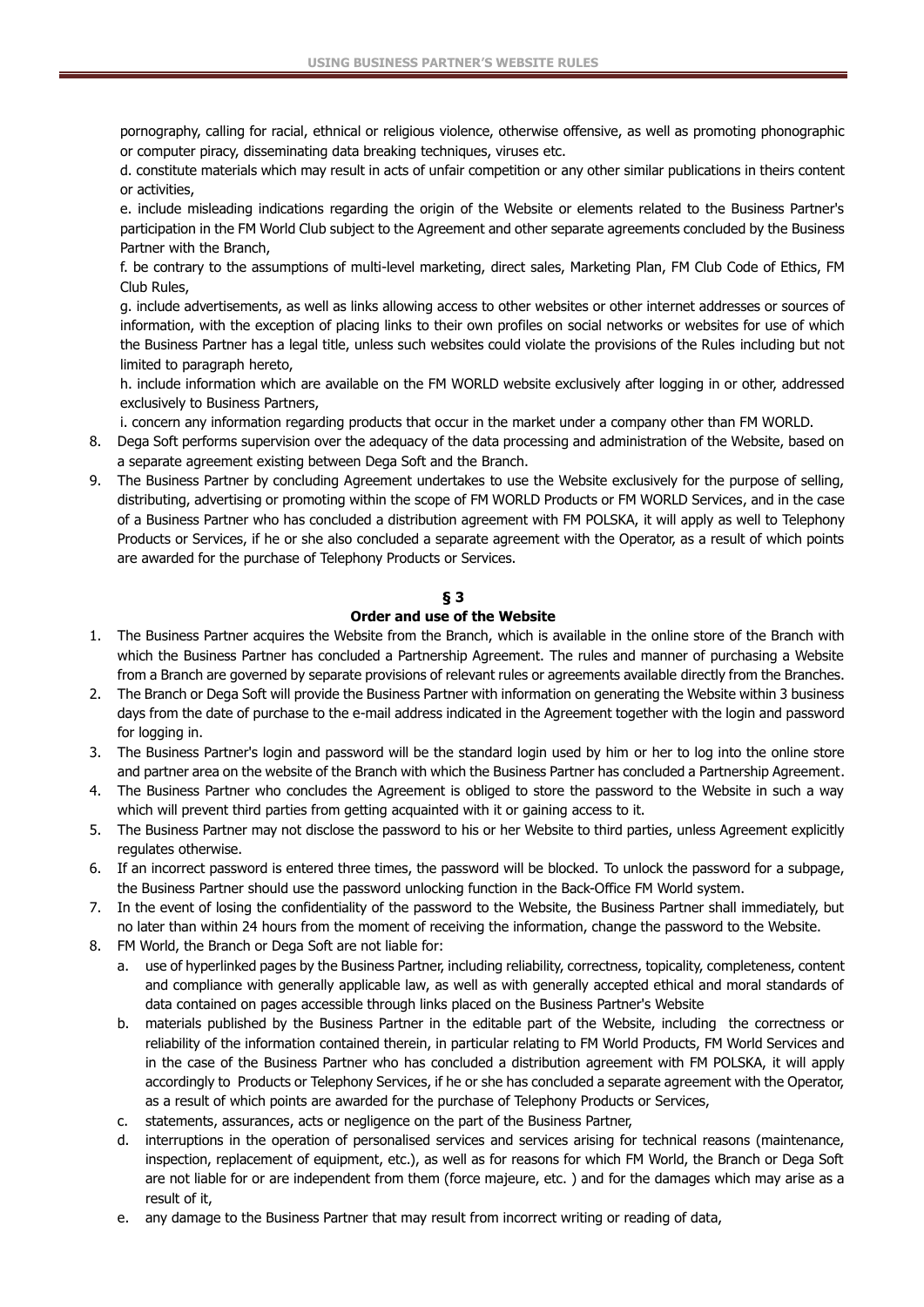- f. damages that may occur as a result of disclosing the password to the Website to unauthorised entities,
- g. data loss caused by a failure of the equipment, system or other circumstances for which FM World, Branch or Dega Soft are not liable for or are independent from them, such as recess at work, strikes, causes of force majeure.
- 9. By concluding an Agreement, the Business Partner is obliged to, in the event of causing damage to FM World, Branch or Dega Soft or a third party by his or her action or omission, contrary to the provisions of the Rules, Agreement or the provisions of generally applicable law, and related to the management of the editable part of the Website, release FM World the Branch, Dega Soft from responsibility, in particular by redressing the damage and covering all costs related to the enforcement by the aforementioned entities of their claims.

# **§ 4**

### **Remuneration and rules of settlements**

- 1. The provisions of payment for using the Website and FM World Trademarks result from the Agreement concluded with the Branch.
- 2. If the Business Partner shall conclude an Agreement in relation to his or her business activity or if the Business Partner who is a natural person purchases Products for his or her own use, provides advertising services of the Network and Products and does not conduct business activity in this respect, has concluded a mandatory contract with the Branch on the provision of advertising services, he or she will settle accounts with the Branch for using the Website on the basis of a VAT invoice issued by the Branch.
- 3. Payments for using the Website will be made in advance, for each year of using the Website.
- 4. The Branch shall be entitled to deprive a Business Partner of the right to use the Website in the event of breaching the provisions of the Rules or the Agreement and to withhold payments for using the Website made for particular year. Nevertheless, the Branch should summon Business Partner to refrain from breaching the provisions of the Rules or the Agreement within the specified time limit indicated in the content of the summons, not shorter than 7 days, along with the warning, that after an ineffective expiry of the aforementioned term, the Branch will be entitled to exercise the right under the first sentence of this section. The retention of payment made for a particular year should be without prejudice to the Branch's right to claim damages against the Business Partner in scope exceeding the payment made by the Business Partner for a particular year.

# **§ 5**

#### **Duration of the Agreement**

- 1. The Agreement for the use of the Website will be concluded for a period of 1 year, with effective moment of termination on the last day of the calendar month, which by its name corresponds to the name of the calendar month from the date of the Agreement's validity, with the right to automatically extend it for subsequent annual periods if neither of the Parties of Agreement shall not submit to the other party in writing, under pain of nullity, a notice of termination of the Agreement within 1 month before its termination, with effect at the end of the calendar month.
- 2. The automatic extension of the Agreement may be applied for a period not exceeding 2 years. After the expiry of such a two-year period, the Agreement shall expire without the need for any declaration by either of the Parties of Agreement in whatever form, and the continuation of the Agreement concluded between the parties requires the conclusion of another Agreement, whilst further use of the Website will not be possible.
- 3. The Branch is entitled to terminate the Agreement without notice in cases indicated in it and when the Business Partner:
	- a. breaches the provisions of the Agreement or the Rules and, despite the Branch's request to cease violations within a specified period of time, nevertheless not shorter than 3 days, does not cease them;
	- b. in the event of actual cessation of performance, the obligations arising from the Agreement or the Rules for a period longer than 7 days,
	- c. breaches the provisions of the current versions of FM WORLD Club Rules, the Code of Ethics of the FM WORLD Club, the Marketing Plan or other rules in force as part of the legal relationship between the Business Partner and the Branch, as well as in the event of violation of generally applicable law by the Business Partner.
- 4. Either of Parties of Agreement is entitled to terminate it for important reasons by handing one month written notice, under pain of nullity, with effect at the end of the calendar month.
- 5. The contract may provide other rights to terminate it or withdraw from it.
- 6. In the event of termination of the Agreement due to a notice handed by the Branch based on the provisions of the sections. 1-4, the Branch is not liable for loss of profits (*lucrum cessans*).
- 7. The Agreement will expire (without the need for any additional declaration of will in whatever form by the Branch or Business Partner) in case of:
	- a. termination or expiration of the Partnership agreement on the date of expiry of this agreement,
	- b. transfer-takeover (cession) of rights and obligations under the Partnership agreement, jointly with the FM World